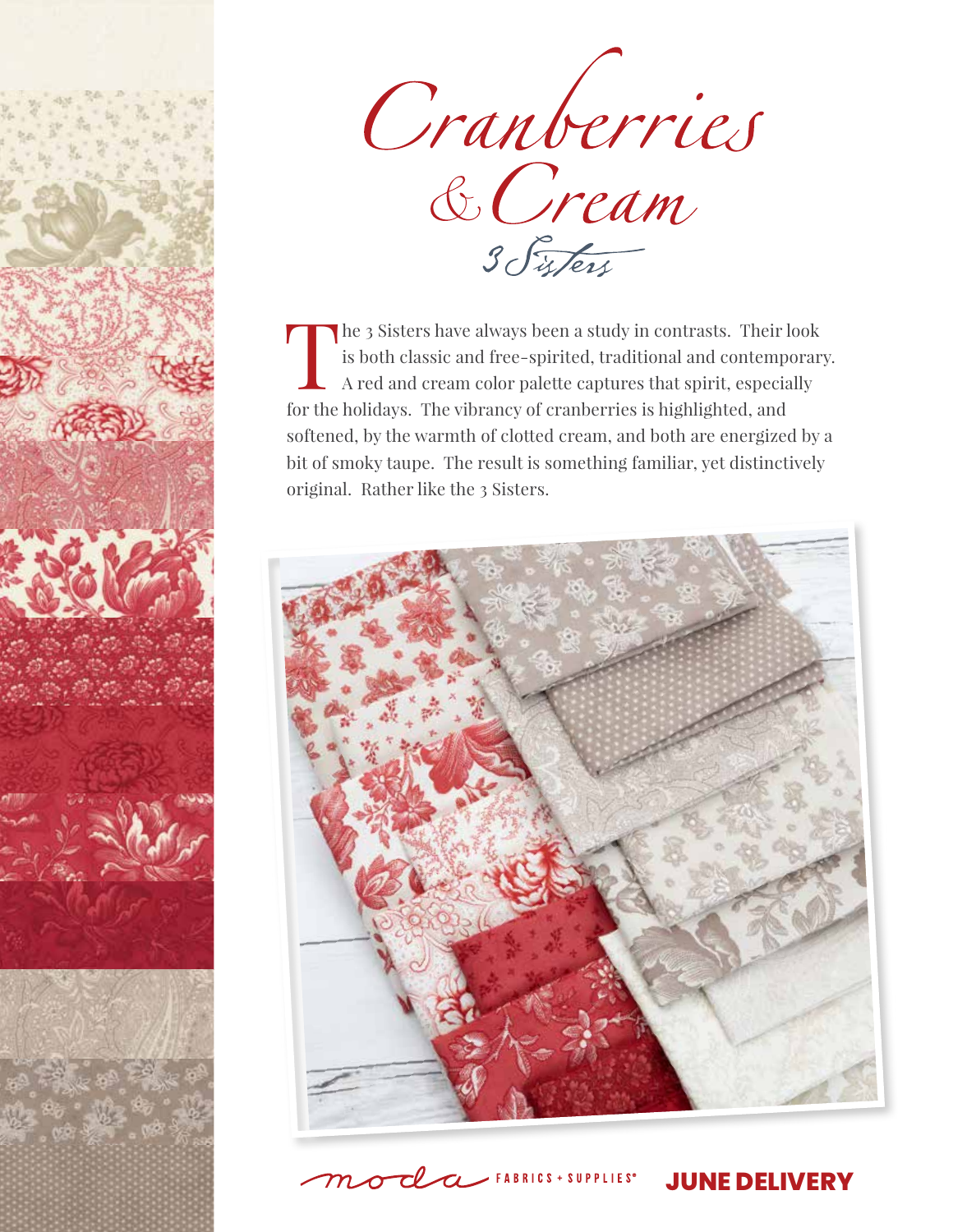Cranberries & Cream 3 Sisters

DSJ 2109 Cranberry Sparkler 73" x 96"



modafabrics.com 12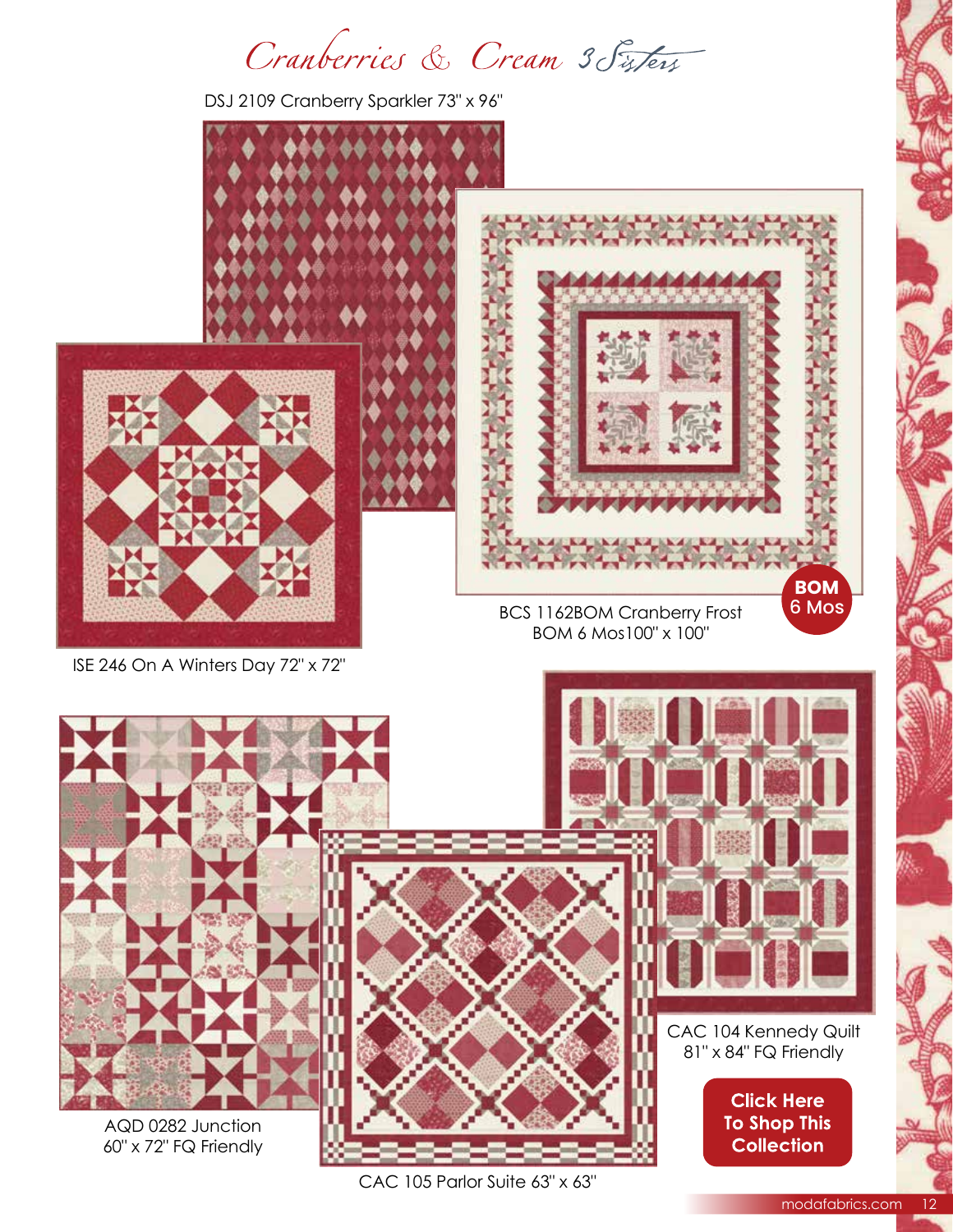## Cranberries & Cream 3 Fisters



**JUNE DELIVERY**

13 modafabrics.com